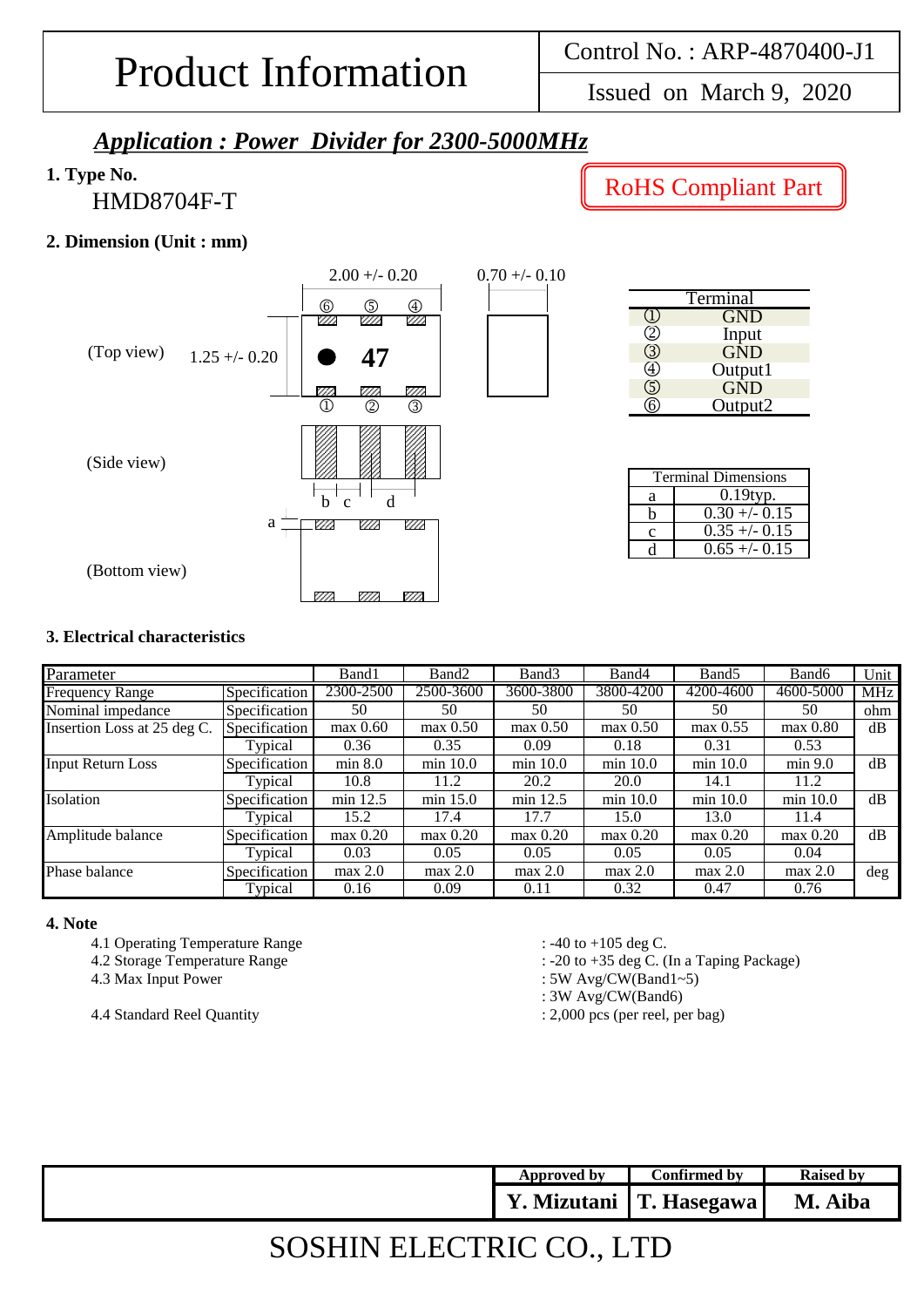# Product Information <br>Issued on March 9, 2020

### **5.Representative characteristics**



**Frequency vs. Phase Balance 4** Phase Balance (deg) **Phase Balance (deg) 2 0 -2 -4 2000 2500 3000 3500 4000 4500 5000 5500 Frequency (MHz)**

Measured data